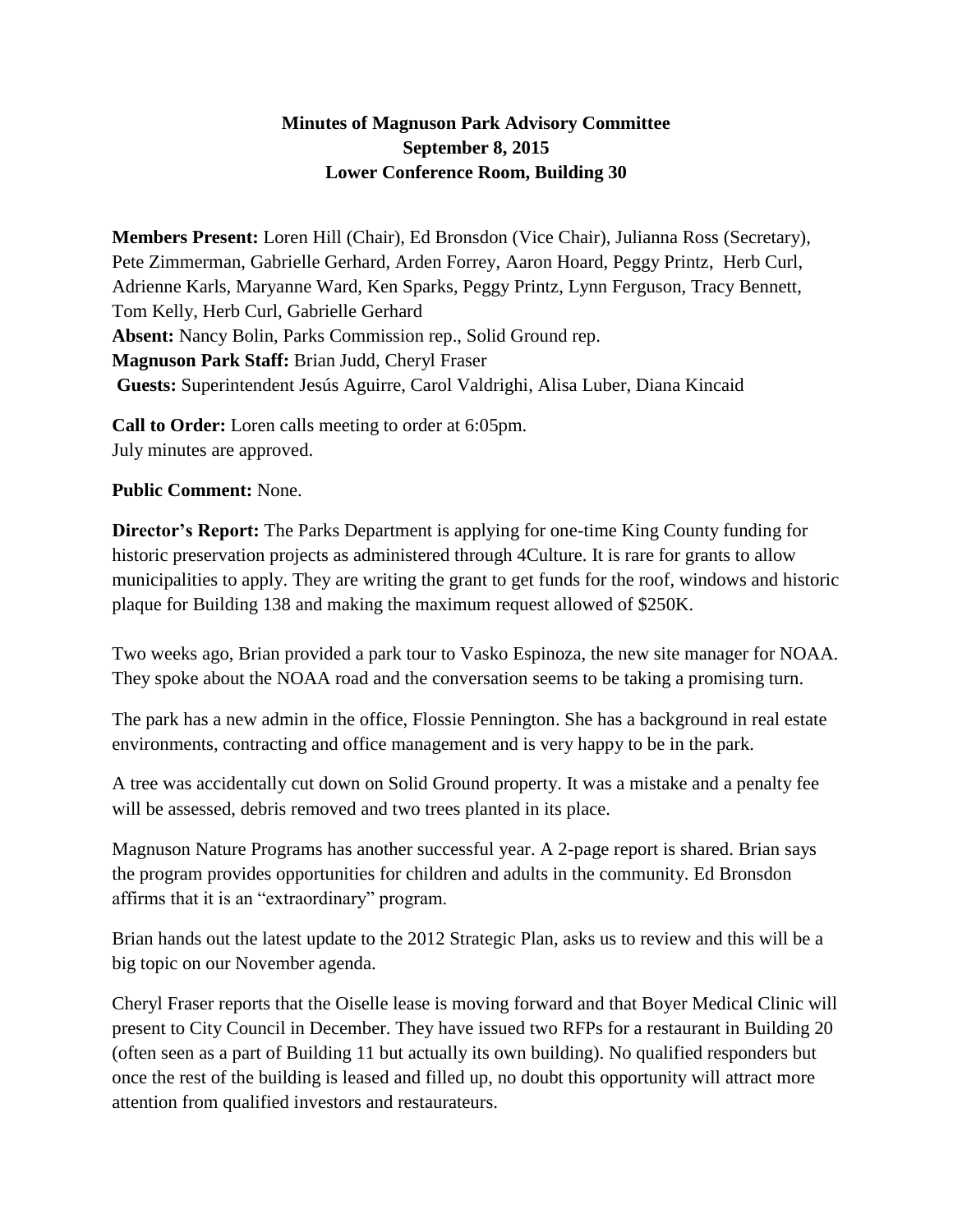In follow up to the Building 2 Charrette, the Parks Dept. is answering the community's call for them to take a leadership role with the building and are working on an RFP for the building to be issued toward the end of the year.

Brian and Cheryl have met with Maryanne and Sail Sand Point about safety issues involving areas where kids are swimming – they are jumping off docks in areas where they shouldn't be because of boat traffic, rocks, etc. Maryanne stresses the problem is not that the kids are swimming, but where they are doing it.

New Superintendent Jesús Aguirre is introduced. He incidentally now lives near Magnuson Park and says he enjoys coming here with his kids and dogs and is coming to appreciate the challenges and opportunities of Magnuson Park and the whole park system.

## **MPAC Introductions:**

Lynn Ferguson: Has lived one block from the park for 40 years and has/does serve on the boards of Friends of Magnuson Park and Friends of Naval Air Station Sand Point. She was the lead on achieving the designation of the Sand Point Historic District. Neighbors have made a big difference in how the park has developed.

Loren Hill: Loren Hill: A field user rep, he moved here 15 years ago and didn't know anyone. It was through his involvement with ultimate Frisbee at Magnuson that he's made many close friends. Ultimate Frisbee Leagues started in Magnuson close to 30 years ago with a weekly Sunday gave with that group starting the seeds that now have created multi leagues and brought it to all the Seattle High Schools and Middle Schools. He was a member of the Project Advisory Team associated with phase ll of the Wetlands –Sports Fields Master plan development prior to becoming an MPAC member.

Julianna Ross: Involved with Sand Point Arts and Cultural Exchange, which was formed in 1994 to ensure a place for arts and culture in the park. SPACE manages the public gallery, provides arts programming for the community and is starting a low-power FM radio station.

Herb Curl: He is an environmental stewardship rep and cares about anything involving the natural environment. Magnuson is a good place to bird. Audubon Society does bird surveys in almost every park and Magnuson has a record number of birds and habitat.

Ken Sparks: Gives a quick history of the park's significance from its service as a U.S. Navy support base. First flight around the world took off from here. 50K people gathered here to greet Lindbergh's landing in 1924, when it was a rural area.

Tom Kelly: is a Magnuson Environmental Stewardship Alliance (MESA) rep which came out of a neighborhood committee. They engage a lot of volunteers providing about \$100K/year of time, not including the donated materials they also provide. They work all over the park, boundary to boundary.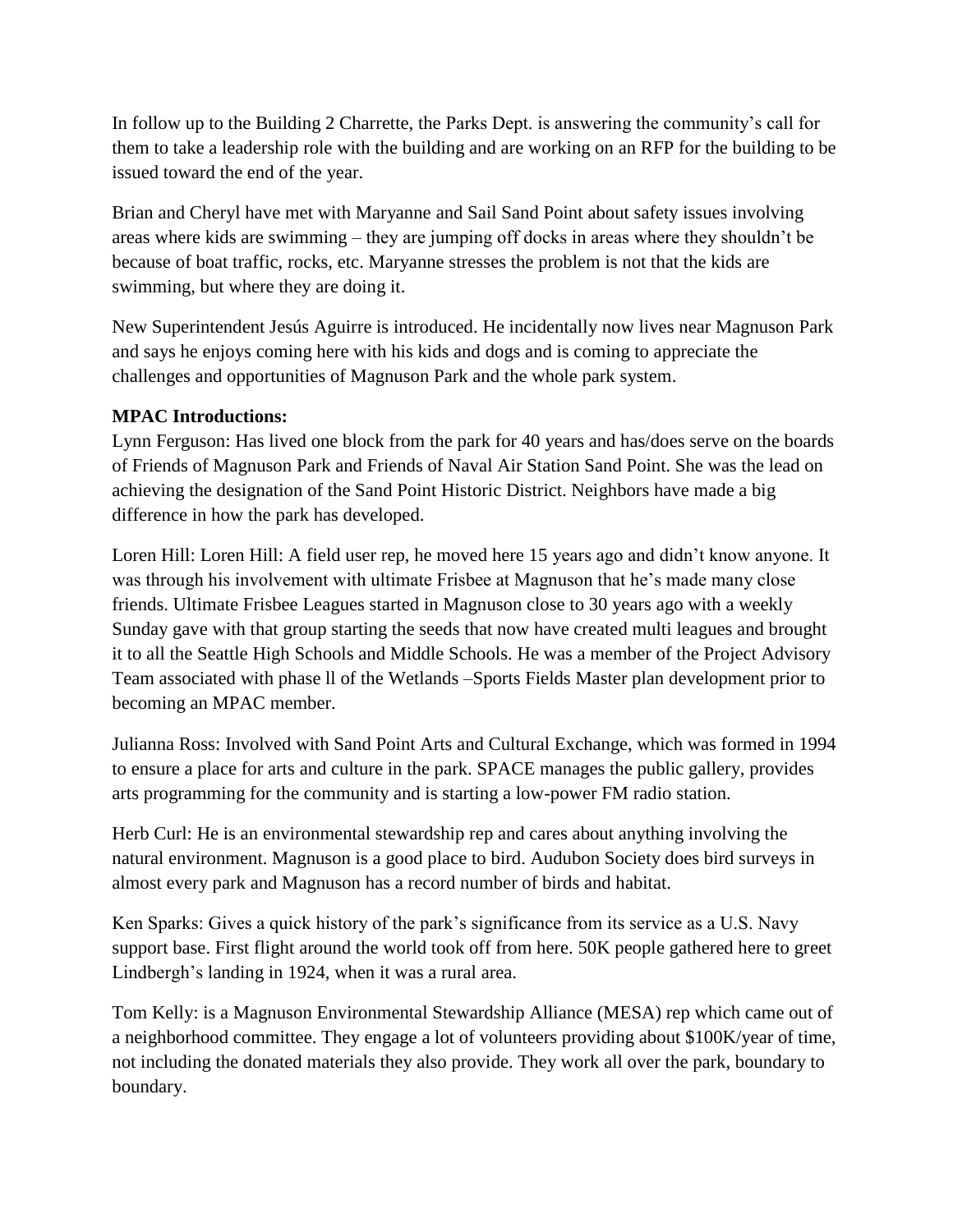Tracy Bennett: is Head of School for Waldorf High, which opened a year ago. They have 86 students. They were drawn to the park by its integration of environment, arts, etc. They already have a lot of partnerships on behalf of their students in the park and their students participate in things like Days of Service, volunteering to benefit non-profits in the park with cleaning, repairs, weeding, etc.

Arden Forrey: He is on the board of Friends of Magnuson Park and tries to convey news to his neighborhood. He served at Sand Point as a reservist. He's very appreciative of all the work everyone has done for the park.

Gabrielle Gerhard: is Co-Chair of NEDC and on MPAC she represents four neighborhoods.

Pete Zimmerman: Tonight he is serving as an alternate for the member representing residents of Solid Ground. He's involved in all sorts of groups (NEDC, MPAC, etc.). In the mid-1960s, his family would come to Sand Point for the commissary and often lived nearby. The lofty goals of Magnuson inspire him.

Maryanne Ward: is ED of Sail Sand Point and touts the organizations accomplishments over the summer as they gave a record number of scholarships. They are incorporating STEM and adaptive sailing into their programs.

Ed Bronsdon: ED of Outdoors for All, notes the challenges of running a local/regional park. Says the parks staff is strong here and notes Outdoors for All has already had a chance to meet Jesús and his daughter, who is in a wheelchair.

Carol Valdrighi: is an incoming MPAC member (Jan 2016) and volunteer advocate for the children of Solid Ground and Sand Point Elementary. She reminds everyone there are 250 kids living in the park now and possibly 200 more when Building 9 is redeveloped. She wants to make sure the kids have supportive, healthful and engaging things to do.

Diana Kincaid: now a guest, Diana is former Chair, Parks Board of Commissioners and MPAC member. She advocates for pedestrian safety and transit and wants the superintendent to know how dangerous it is crossing Sand Point Way to walk into the park. SDOT says they have no plans for modifications. She has a long list of improvements which could be made.

Peggy Printz: She is an alternate for Friends of Naval Air Station Sand Point and she commends all the great work people have dreamed up - arts, workable wetlands and the historic district.

Alisa Luber: works for Mercy Housing and Building 9 is their project. They are honored working with the community.

## **MPAC Issues, Loren Hill**

Loren gives as comprehensive a history of Magnuson as any individual possibly can in 10 minutes time. He explains the various decisions and processes that have both failed and